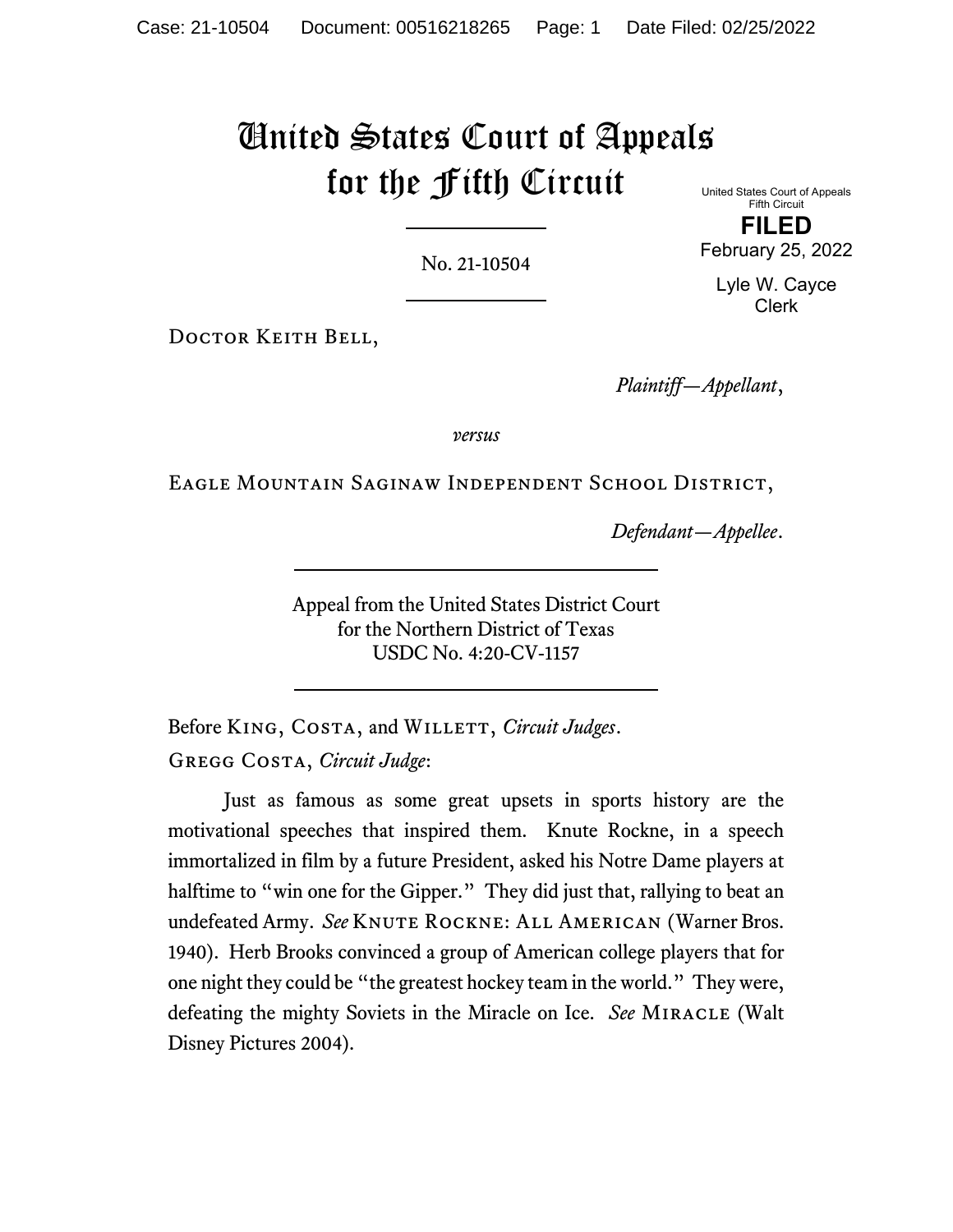Technology now allows inspirational messages to be conveyed not only in the locker room but also on social media. The softball team and flag corps at a public high school outside Fort Worth used their Twitter accounts to post a motivational passage from sports psychologist Keith Bell's book, *Winning Isn't Normal*.

We do not know if the tweets motivated the students to perform at a higher level. We do know that the tweets resulted in Bell's suing the school district for copyright infringement. We must decide if the tweets were a fair use of the copyright that bars this suit.

I

In 1982, Bell published *Winning Isn't Normal*, a 72-page book that provides strategies for success in athletics. Bell continues to market and sell *Winning Isn't Normal* through online retailers and his personal website, where he also offers merchandise, including t-shirts and posters that display the passage that was quoted in the tweets.

That passage, which Bell calls the WIN Passage, is separately copyrighted. Bell offers licenses for its use. The passage reads:

Winning isn't normal. That doesn't mean there's anything wrong with winning. It just isn't the norm. It is highly unusual.

Every competition only has one winner. No matter how many people are entered, only one person or one team wins each event.

Winning is unusual. And as such, it requires unusual action.

In order to win, you must do extraordinary things. You can't just be one of the crowd. The crowd doesn't win. You have to be willing to stand out and act differently.

Your actions need to reflect unusual values and priorities. You have to value success more than others do. You have to want it more. Now take note! Wanting it more is a decision you make and act upon—not some inherent quality or burning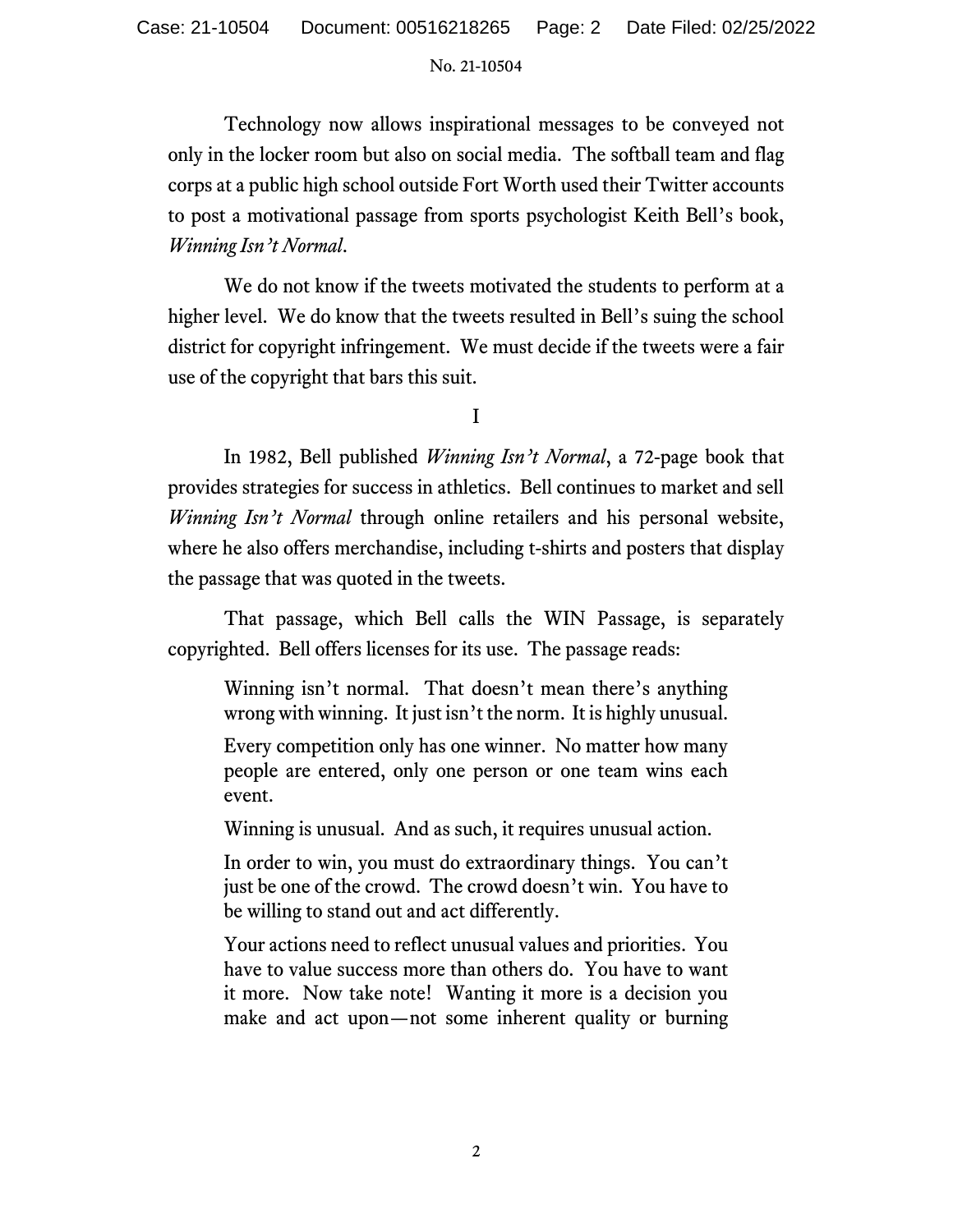inner drive or inspiration! And you have to make that value a priority.

You can't train like everyone else. You have to train more and train better.

You can't talk like everyone else. You can't think like everyone else. You can't be too willing to join the crowd, to do what is expected, to act in a socially accepted manner, to do what's "in." You need to be willing to stand out in the crowd and consistently take exceptional action. If you want to win, you need to accept the risks and perhaps the loneliness . . . BECAUSE WINNING ISN'T NORMAL!

Bell has another revenue stream. He zealously seeks out and litigates unauthorized uses of the WIN Passage. Between 2006 and 2017, Bell filed over 25 copyright lawsuits. Most of the defendants were public schools or nonprofits, which published the WIN Passage on social media.

In December 2017, Chisholm Trail High School's softball team and color guard posted the WIN Passage to their Twitter accounts. The posts credited Bell as the author but did not include a copyright watermark that Bell imprints on his own digital reproductions of the WIN Passage. No one at the school sought Bell's permission before publishing the tweets. Bell discovered them through online searches soon after they were posted.

Yet Bell waited almost a year—until November 2018—to notify the school district that two of its social media accounts had infringed his copyrights. The district promptly removed both posts, told Bell that the mistake was a "teachable moment," and announced it was implementing a training program to avoid similar incidents.

After settlement negotiations broke down, Bell sued for copyright infringement. Recognizing that the suit would turn on whether the tweets were fair use, Bell addressed the affirmative defense in his pleadings. The complaint devotes a paragraph to each of the four fair-use factors.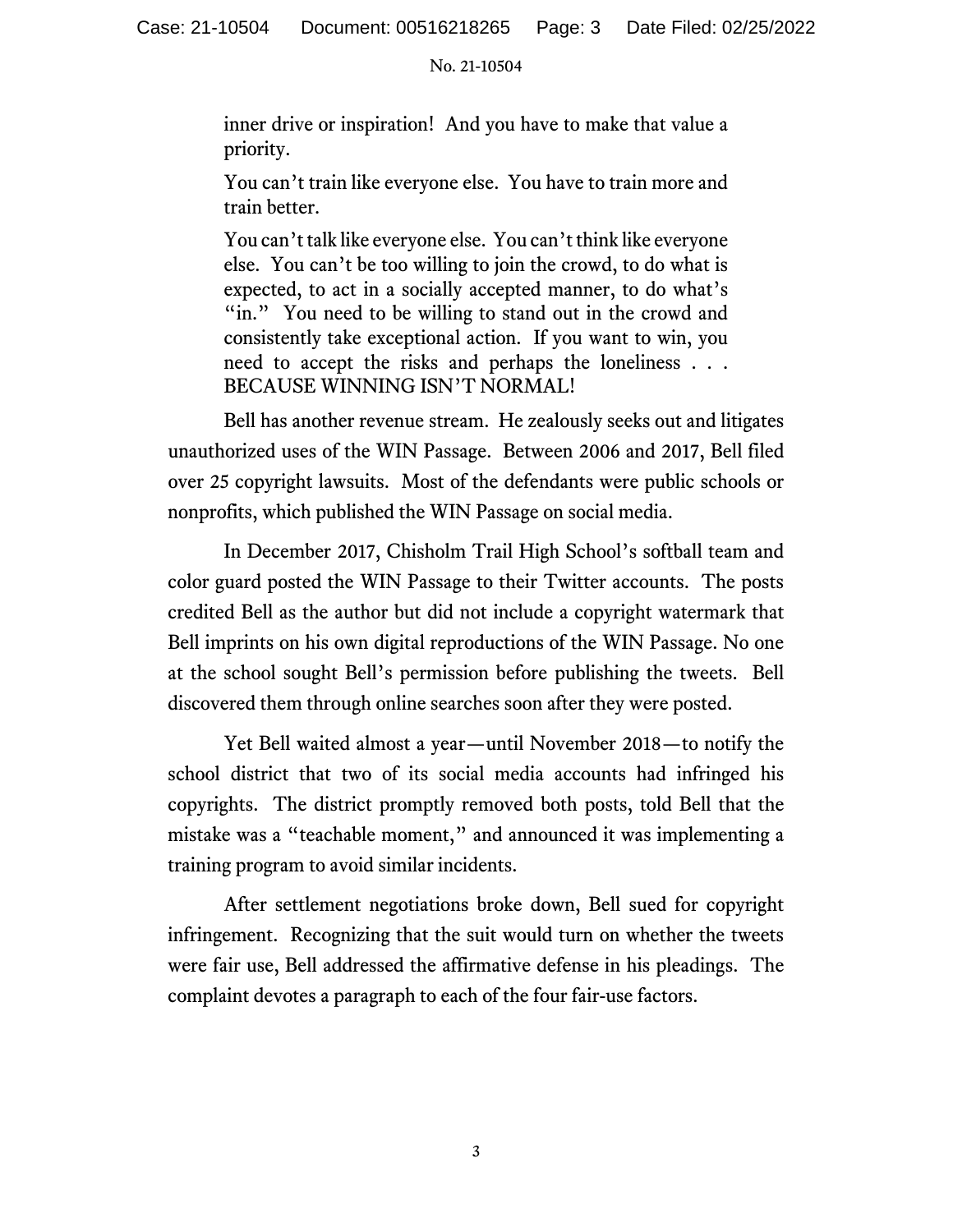The school district invoked fair use in moving to dismiss the case for failure to state a claim. The district court granted the motion and also awarded attorney's fees to the defendant.

# II

To survive a Rule 12(b)(6) motion, the plaintiff must plead "enough facts to state a claim to relief that is plausible on its face." *Bell Atl. Corp. v. Twombly*, 550 U.S. 544, 570 (2007). "A claim has facial plausibility when the plaintiff pleads factual content that allows the court to draw the reasonable inference that the defendant is liable for the misconduct alleged." *Ashcroft v. Iqbal*, 556 U.S. 662, 678 (2009). Determining whether a claim is plausible "requires the reviewing court to draw on its judicial experience and common sense." *Id*. at 679.

The failure-to-state-a-claim inquiry typically focuses on whether the plaintiff plausibly alleges the elements of a claim. But Rule 12(b)(6) dismissal may also "'be appropriate based on a successful affirmative defense' provided that the affirmative defense 'appear[s] on the face of the complaint.'" *Basic Cap. Mgmt. v. Dynex Cap., Inc*., 976 F.3d 585, 588 (5th Cir. 2020) (quoting *EPCO Carbon Dioxide Prods., Inc. v. JP Morgan Chase Bank, NA*, 467 F.3d 466, 470 (5th Cir. 2006)). In this situation, it must be apparent from "the plaintiff's own allegations" that a defense is fatal to the claim. *See* 5B Charles Alan Wright & Arthur R. Miller, FEDERAL PRACTICE AND PROCEDURE § 1357 (3d ed. 2021). In other words, the pleadings must "reveal beyond doubt that the plaintiffs can prove no set of facts" that would overcome the defense or otherwise entitle them to relief. *Garrett v. Commonwealth Mortg. Corp*., 938 F.2d 591, 594 (5th Cir. 1991). A claim suffering from this kind of facial deficiency warrants dismissal because it has "a built-in defense and is essentially self-defeating." *Id.* (quotation omitted). Courts thus grant Rule  $12(b)(6)$  motions when the pleadings demonstrate that the plaintiff cannot overcome affirmative defenses such as absolute and qualified immunity, statute of limitations, statute of frauds,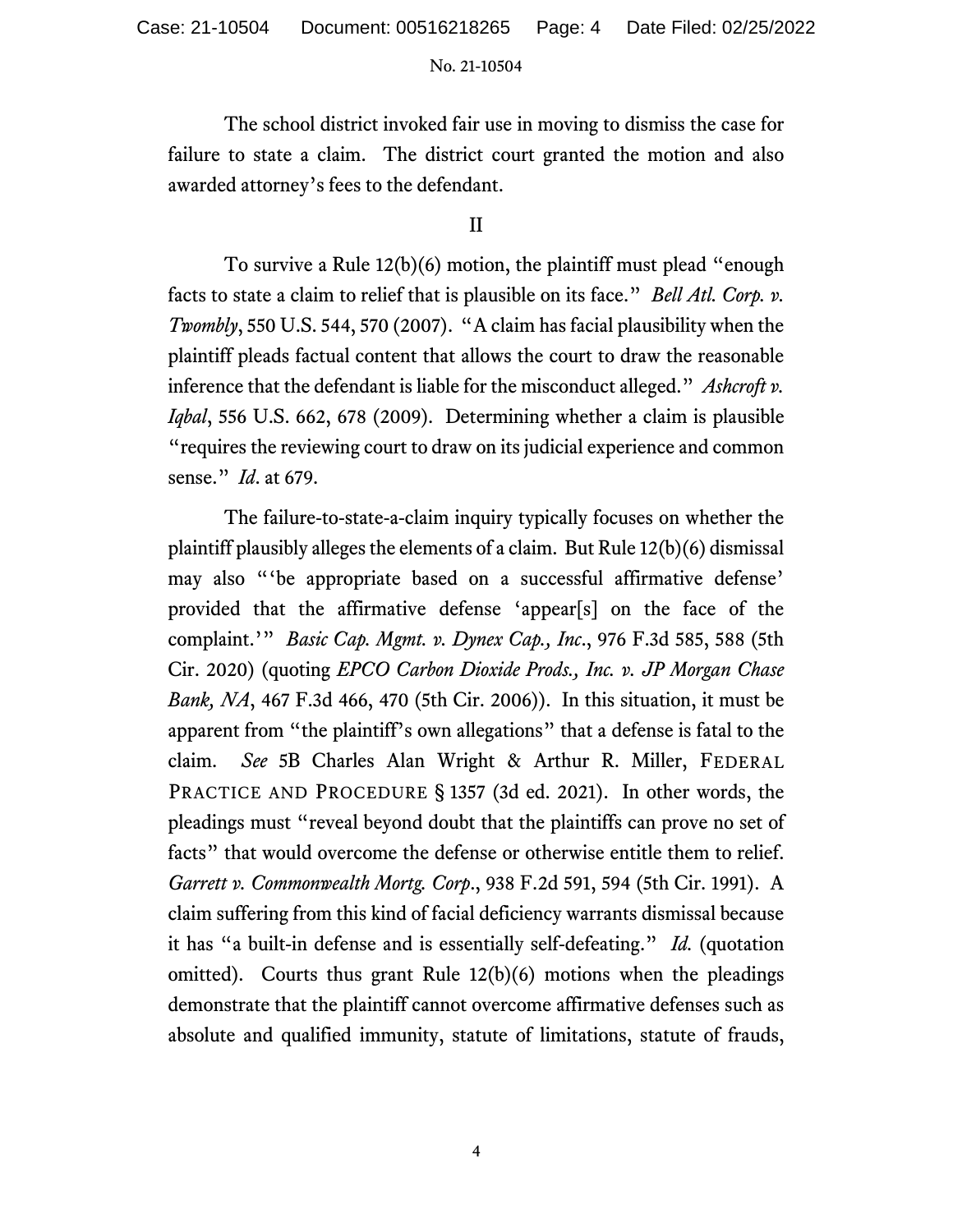laches, or *res judicata*. *See* Daniel R. Coquillette et al., 2 Moore's Federal Practice – Civil § 12.34[4][b] (3d ed. 2021); *see, e.g.*, *Basic Cap. Mgmt.*, 976 F.3d at 590–93 (granting a motion to dismiss on both limitations and preclusion grounds).

## III

In the copyright realm, fair use is an affirmative defense that can support Rule 12(b)(6) dismissal. *Marano v. Metro. Museum of Art*, 472 F. Supp. 3d 76, 82 (S.D.N.Y. 2020), *aff'd*, 844 F. App'x 436 (2d Cir. 2021); *Brownmark Films, LLC v. Comedy Partners*, 682 F.3d 687, 692 (7th Cir. 2012); *cf. Hensley Mfg., Inc. v. ProPride, Inc*., 579 F.3d 603, 613 (6th Cir. 2009) (dismissing trademark claim on fair-use grounds). Indeed, the leading treatise on fair use observes that "[i]ncreasingly, courts have considered fair use on a [R]ule 12(b)(6) motion to dismiss for failure to state a claim." William F. Patry, PATRY ON FAIR USE § 7:5 & n.10 (2017) (citing more than 25 cases that have evaluated fair use at the Rule 12 stage).

While the fair use defense is usually teed up at summary judgment, we can resolve it on the pleadings if the complaint contains "facts sufficient to evaluate each of the statutory factors." *See Harper & Row, Publrs. v. Nation Enters*., 471 U.S. 539, 560 (1985). When discovery is needed to flesh out how these factors tilt, a ruling at the pleading stage is premature. But as with other affirmative defenses, if the complaint sets forth all the ingredients of a successful fair-use defense, discovery is unnecessary. *See Fisher v. Dees*, 794 F.2d 432, 436 (9th Cir. 1986). And delayed recognition that the plaintiff cannot plausibly recover prevents dismissal "at the point of minimum expenditure of time and money by the parties and the court." *See Cuvillier v. Taylor*, 503 F.3d 397, 401 (5th Cir. 2007) (quoting *Twombly*, 550 U.S. at 558); *see also Brownmark*, 682 F.3d at 691, 694 (disposing of a copyright claim on fair-use grounds prior to financially "[r]uinous discovery").

Our question, then, is whether a successful fair-use defense appears on the face of Bell's complaint.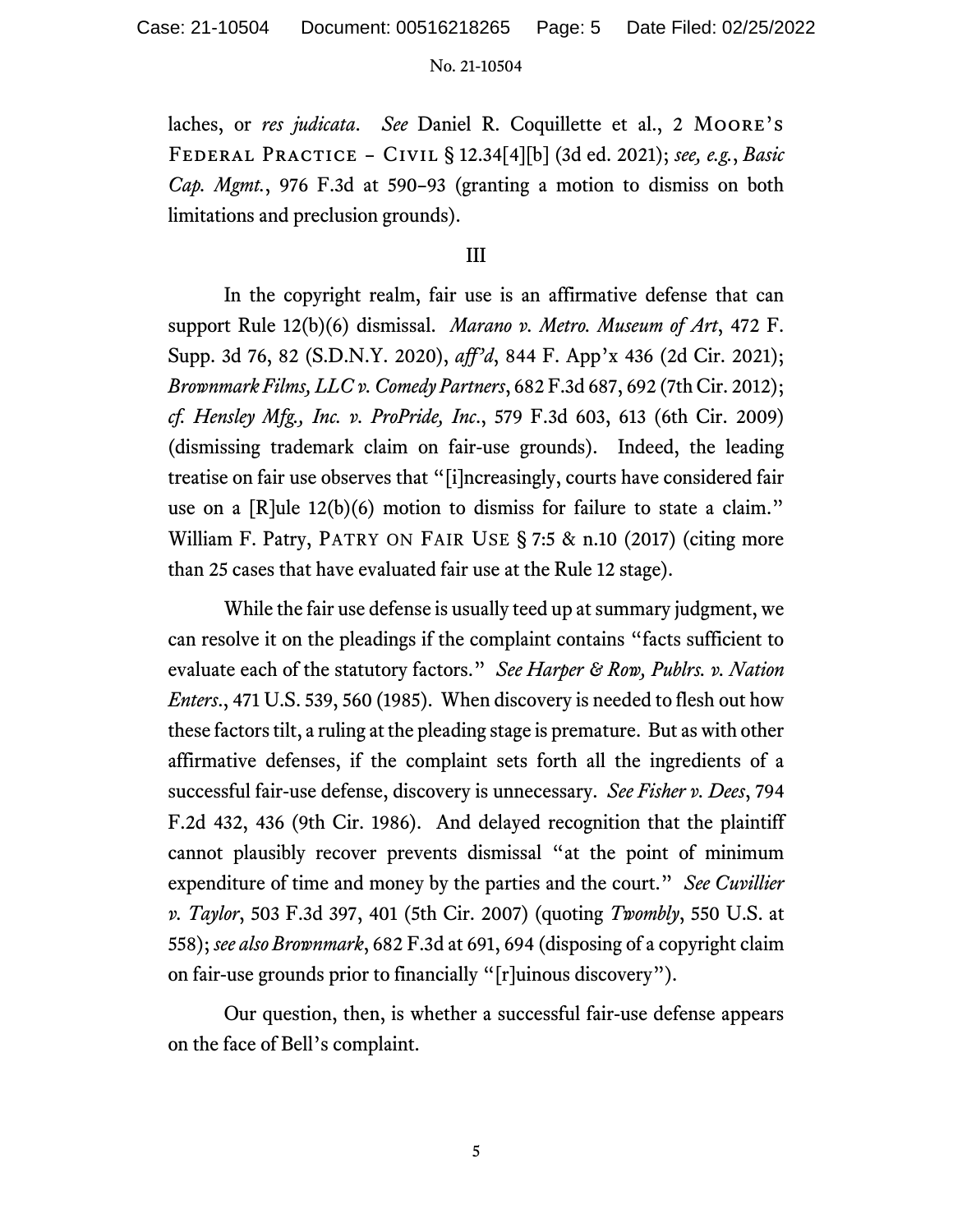The fair-use doctrine balances the "inherent tension" between copyright's interests in protecting author's works and permitting others to reference them in cultural conversation. *Campbell v. Acuff-Rose Music, Inc.*, 510 U.S. 569, 575 (1994). Because the overarching goal of copyright is to stimulate intellectual activity for the public good, *id.*, courts have long recognized a "limited privilege in those other than the owner of a copyright to use the copyrighted material in a reasonable manner without the owner's consent." *Fisher*, 794 F.2d at 435. This privilege applies when "rigid application of the copyright statute" would "stifle the very creativity" it is meant to foster. *Stewart v. Abend*, 495 U.S. 207, 236 (1990) (quotations omitted).

Congress codified the fair-use doctrine in the Copyright Act of 1976 and listed four factors that courts should consider when applying it:

(1) the purpose and character of the use, including whether such use is of a commercial nature or is for nonprofit educational purposes;

(2) the nature of the copyrighted work;

(3) the amount and substantiality of the portion used in relation to the copyrighted work as a whole; and

(4) the effect of the use upon the potential market for or value of the copyrighted work.

17 U.S.C. § 107.

The four factors are not exclusive. *Harper & Row*, 471 U.S. at 560. "All are to be explored, and the results weighed together, in light of the purposes of copyright." *Campbell*, 510 U.S. at 578. A fair-use defense can succeed even if one or more factors favor the claimant. *See id.*; *Compaq Comput. Corp. v. Ergonome Inc*., 387 F.3d 403, 409–10 (5th Cir. 2004). Courts typically give particular attention to factors one and four (the purpose and market effect of the use). *See Monge v. Maya Mags., Inc*., 688 F.3d 1164, 1171 (9th Cir. 2012); Barton Beebe, *An Empirical Study of U.S. Copyright Fair Use*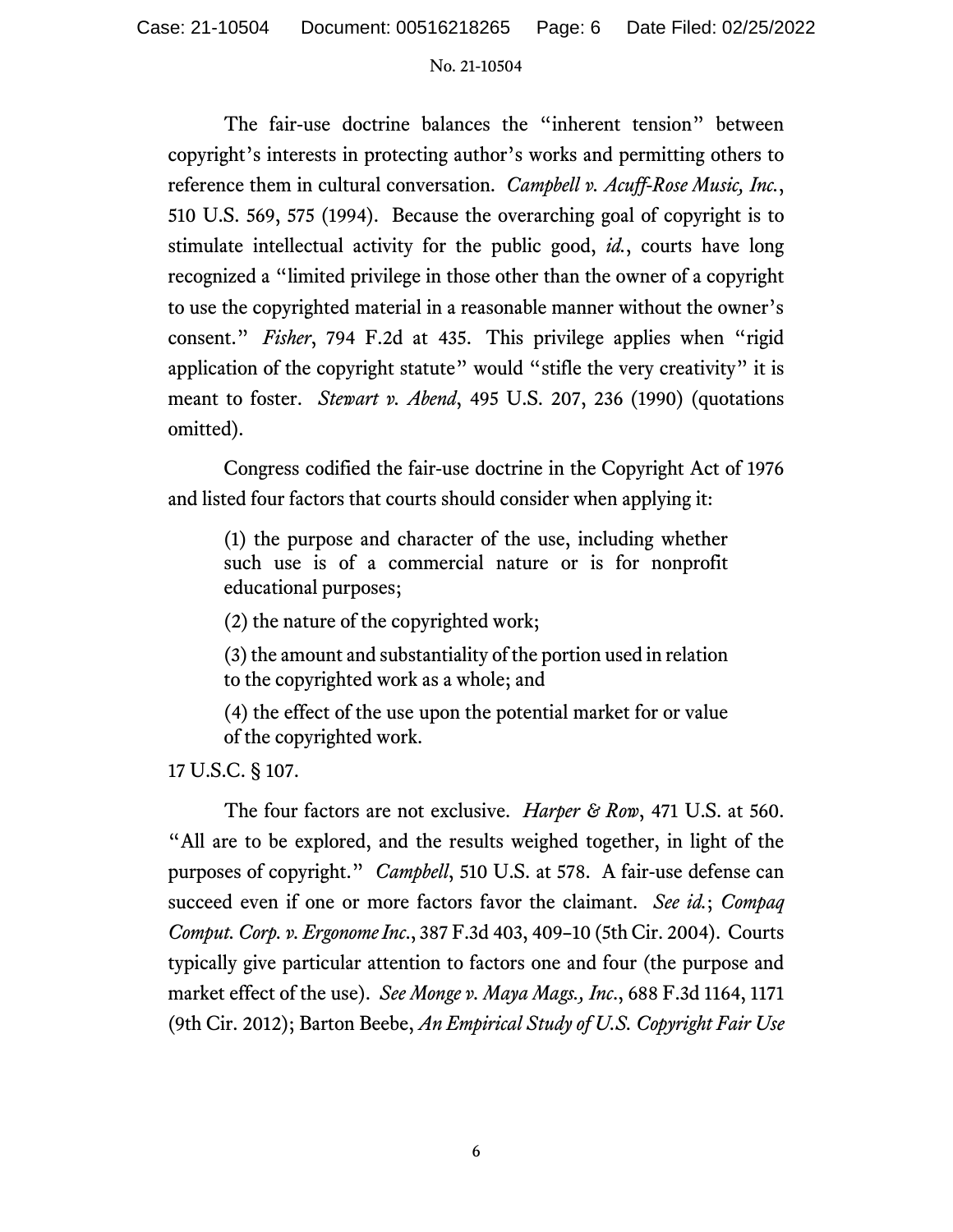*Opinions, 1978–2005*, 156 U. Pa. L. Rev. 549, 584 (2008)(finding that "the outcomes of factors one and four very strongly correlated with the test outcome" in a survey of caselaw). But, ultimately, courts have "almost complete discretion in determining whether any given factor is present in any particular case" and whether the totality favors fair use. *See* Melville B. Nimmer & David Nimmer, 4 NIMMER ON COPYRIGHT § 13.05(A)(4) (Matthew Bender rev. ed. 2021).

# A

The first factor considers "the purpose and character of the use, including whether such use is of a commercial nature or is for nonprofit educational purposes." 17 U.S.C. § 107(1). This involves a few considerations. The first and most obvious is commerciality—"whether the user stands to profit from exploitation of the copyrighted material without paying the customary price." *See Harper & Row*, 471 U.S. at 562. The second is whether the user acted in good faith. *Google LLC v. Oracle Am., Inc*., 141 S. Ct. 1183, 1204 (2021); *NXIVM Corp. v. Ross Inst*., 364 F.3d 471, 478 (2d Cir. 2004). The third is whether the use is "transformative," meaning it "adds something new" to the copyrighted work. *Google*, 141 S. Ct. at 1203. The school district does not assert that its use was transformative but argues the other inquiries tip the first factor in its favor. We agree.

First, the school's use was noncommercial*.* Nothing in Bell's complaint indicates that the public school district profited by posting a onepage excerpt of Bell's book on Twitter. Indeed, it is hard to imagine how the school could derive a commercial benefit from that use.<sup>[1](#page-6-0)</sup> The tweets' only

<span id="page-6-0"></span><sup>&</sup>lt;sup>1</sup> The school district did not, for example, charge others to access the WIN Passage, *cf. Elvis Presley Enters. v. Passport Video*, 349 F.3d 622, 628 (9th Cir. 2003), or pawn the work off as its own, *Triangle Publ'ns, Inc. v. Knight-Ridder Newspapers, Inc*., 626 F.2d 1171, 1176 (5th Cir. 1980). Nor did it reproduce a substantial portion of *Winning Isn't Normal* to save its students the cost of purchasing the book. *Cf. Worldwide Church of God v. Phila. Church of God, Inc.*, 227 F.3d 1110, 1118 (9th Cir. 2010).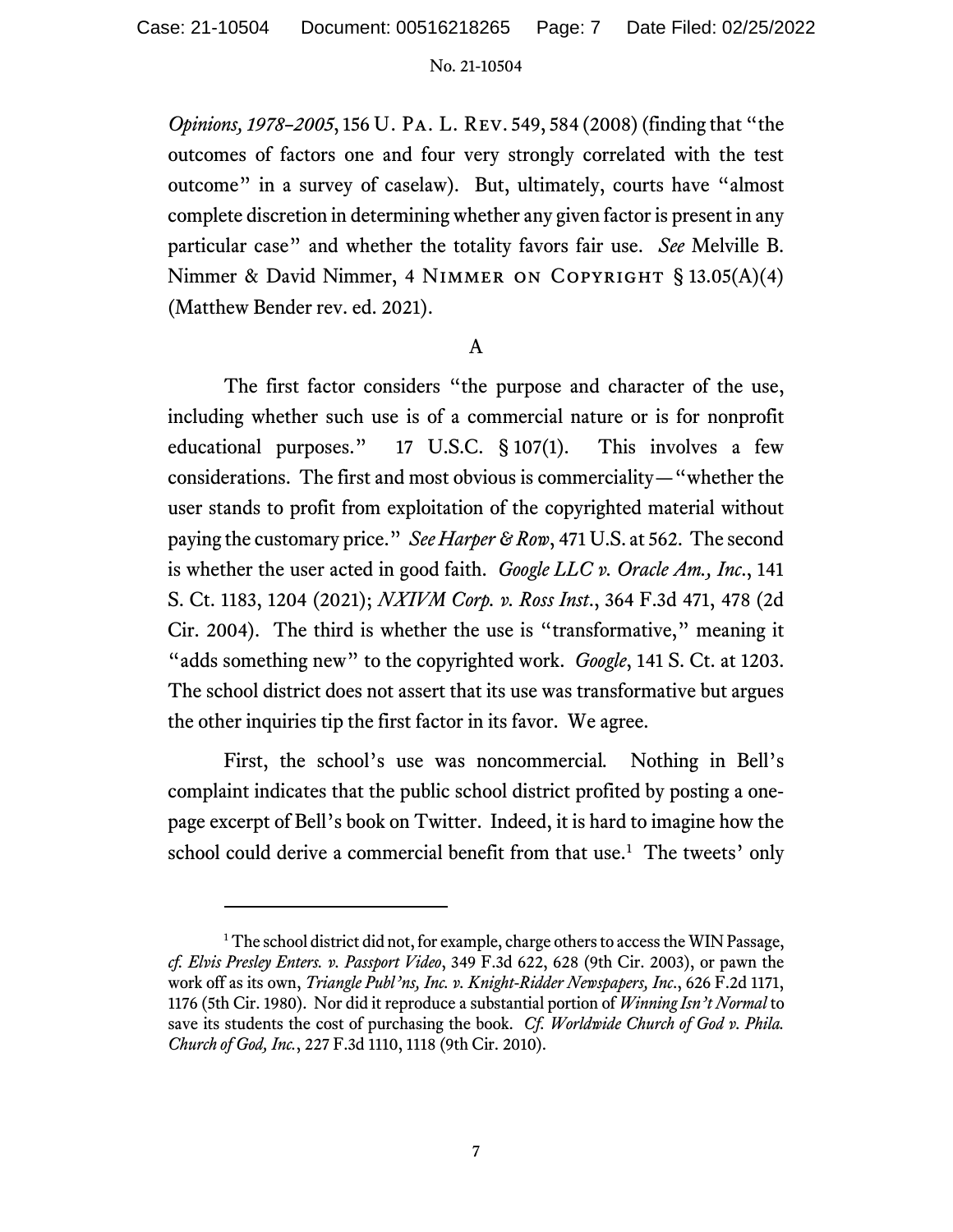conceivable motivation was to inspire students to strive for success. Indeed, the pleadings show that the school's Twitter accounts routinely tweeted similar motivational messages to students, such as "Color guard!!! . . . . don't stop until you're PROUD." In Rule 12 lingo, this means any commercial benefit is implausible.

Bell argues that the tweets could indirectly benefit the school by bolstering the "professional reputation" of its athletics programs. Enhanced reputation can be a commercial benefit, such as when a scientist falsely presents another's article as her own. *See Weissmann v. Freeman*, 868 F.2d 1313, 1324 (2d Cir. 1989). That is because scientists are judged by the quality of their research, so a scientist who takes credit for another's good work enhances her professional status and likely her salary down the road. *Id*. (recognizing that "profit is ill-measured in dollars" in academia because public recognition is what "influences professional advancement and academic tenure"). That rationale does not apply to the tweets of Chisholm Trail High's softball team and color guard. The tweets did not tout the successes of those programs or bring tales of their fame and glory to the outside world. The tweets attempted to motivate the student members to perform at their best, not to motivate donors to contribute to the programs. There is no logical theory for how tweeting Bell's motivational message to inspire students would enhance the reputations of these programs, let alone how that might lead to some tangible benefit for the school district later on.

The complaint thus does not plausibly allege that the school district profited from its use of Bell's work. With this first consideration, the district takes the lead. *See Google*, 141 S. Ct. at 1204 ("There is no doubt that a finding that copying was not commercial in nature tips the scales in favor of fair use.").

The school's good faith adds another point to the scorecard. *See Nunez v. Caribbean Int'l News Corp.*, 235 F.3d 18, 23 (1st Cir. 2000). Good faith does not excuse infringement. *See id.* Nevertheless, because "fair use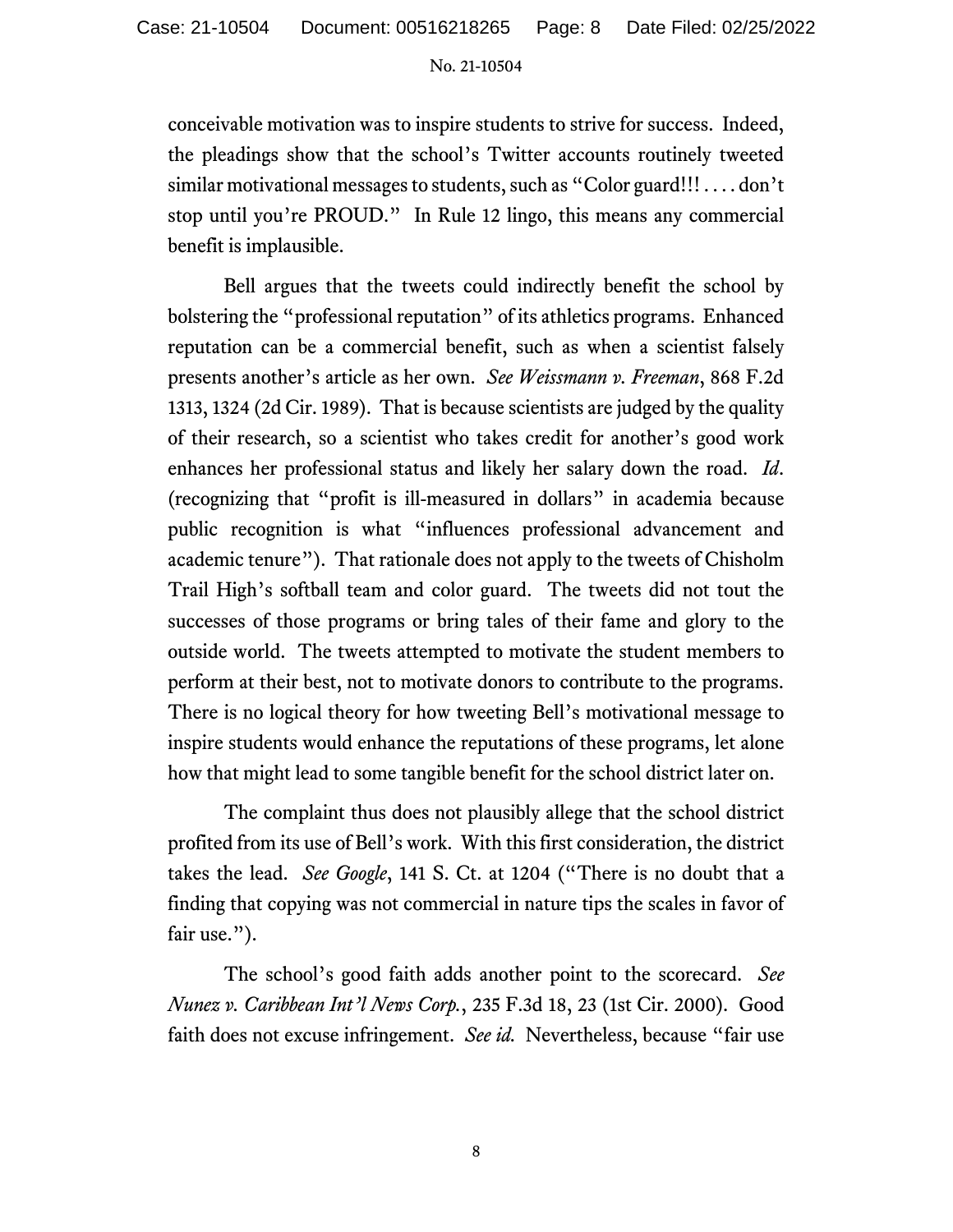presupposes good faith and fair dealing," the propriety of the defendant's conduct does factor into "the equitable balance of a fair use determination." *Fisher*, 794 F.2d at 432 (quoting *Harper & Row*, 105 S. Ct. at 2232). The school posted the WIN Passage in quotes and credited Bell as the author. *See Nunez*, 235 F.3d at 23*.*Bell discovered the posts soon after but waited nearly a year before telling the school he disapproved of them. [2](#page-8-0) Once he did, the school immediately removed the posts and responded that the incident was "a teachable moment" it would be sure not to repeat. We do not see anything in the school's conduct "sufficiently blameworthy" to weigh against fair use. *See id*.

Bell insists that the first factor still weighs against fair use because the school's use was not transformative. But "transformative use is not absolutely necessary for a finding of fair use." *Campbell*, 510 U.S. at 579. It just strengthens the claim to fairness. If expression is not transformative, "other factors, like the extent of its commerciality, loom larger" and require a stronger showing. *Id.* at 580.As a result, even though the school's use here was not transformative, the first factor weighs for Eagle Mountain because its use was in good faith and did not produce a commercial benefit.

# B

The second statutory factor is "the nature of the copyrighted work." 17 U.S.C. § 107(2). "In general, fair use is more likely to be found in factual works than in fictional works." *Abend*, 495 U.S. at 237. To determine the nature of the work, we consider whether the work has been appropriated for its "expressive elements," rather than to disseminate "the underlying facts." *Harper & Row*, 471 U.S. at 563–64. We also consider whether the

<span id="page-8-0"></span><sup>&</sup>lt;sup>2</sup> Courts also look at the propriety of the plaintiff's conduct when assessing good faith. *See, e.g.*, *Field v. Google Inc.*, 412 F. Supp. 2d 1106, 1122 (D. Nev. 2006) (considering both defendant's good faith in promptly removing the infringing content and plaintiff's bad faith in ginning up the litigation); *Rubin v. Brooks/Cole Pub. Co.*, 836 F. Supp. 909, 918 (D. Mass. 1993).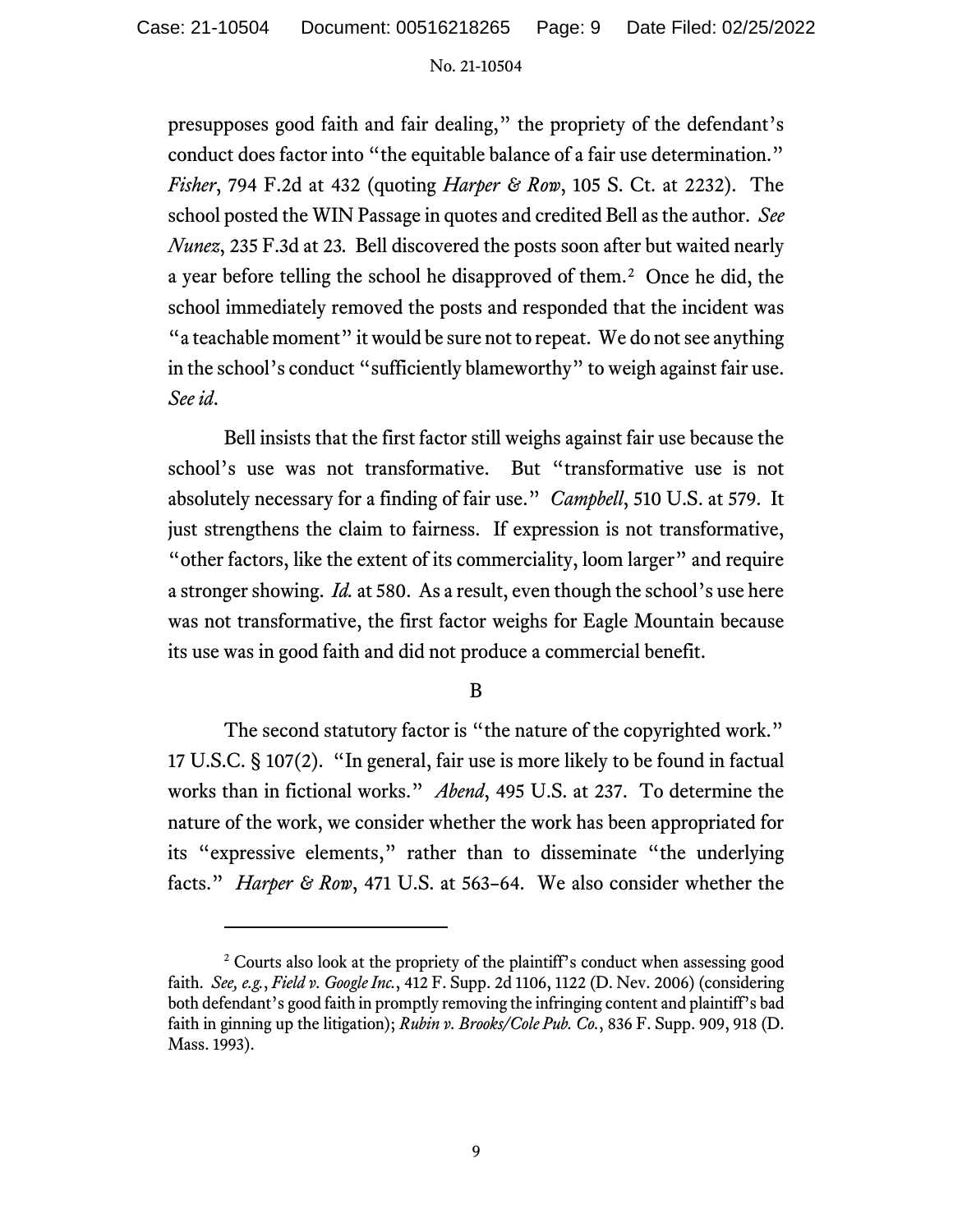work has been published, as the scope of fair use is "narrower with respect to unpublished works." *Id.* There is no dispute that Bell's work is published. The only question, then, is whether the work is factual.

*Winning Isn't Normal* is a nonfiction study of athleticism, "based on psychological principles" derived from Bell's work in the field. Bell admits that the book is "factual" in nature. He alleges, however, that the WIN Passage is not "purely factual" because it articulates facts in a "motivational and expressive" way.

Construing the pleadings in Bell's favor as we must, the WIN Passage is somewhat creative. The passage largely consists of well-worn truisms: "Every competition only has one winner. . . . You can't just be one of the crowd. . . . You have to train more and train better." Athletes will be familiar with them all. Still, Bell is entitled to the inference that the school chose the WIN Passage because it combines and condenses these principles in a particularly inspiring way. *See Harper & Row*, 471 U.S. at 564.

The second factor goes to Bell. But it is a meager victory. The nature of the work is widely considered the least significant fair-use factor. *See Authors Guild v. Google, Inc.*, 804 F.3d 202, 220 (2d Cir. 2015); *Dr. Seuss Enters., L.P. v. Penguin Books USA, Inc*., 109 F.3d 1394, 1402 (9th Cir. 1997); Patry § 7:5. And Bell carries it by a narrow margin.

C

The third fair-use factor examines "the amount and substantiality of the portion used in relation to the copyrighted work as a whole." 17 U.S.C. § 107(3). We consider whether the amount copied is either a quantitatively or qualitatively significant part of the original. *See Campbell*, 510 U.S. at 586– 87. Even a relatively small amount of copying can weigh against fair use if it captures "the heart" of the work. *Harper & Row*, 471 U.S. at 565.

Bell alleges that "the WIN Passage is only one page out of 78 pages in *Winning Isn't Normal* but is plausibly 'the heart of the work.'" That may be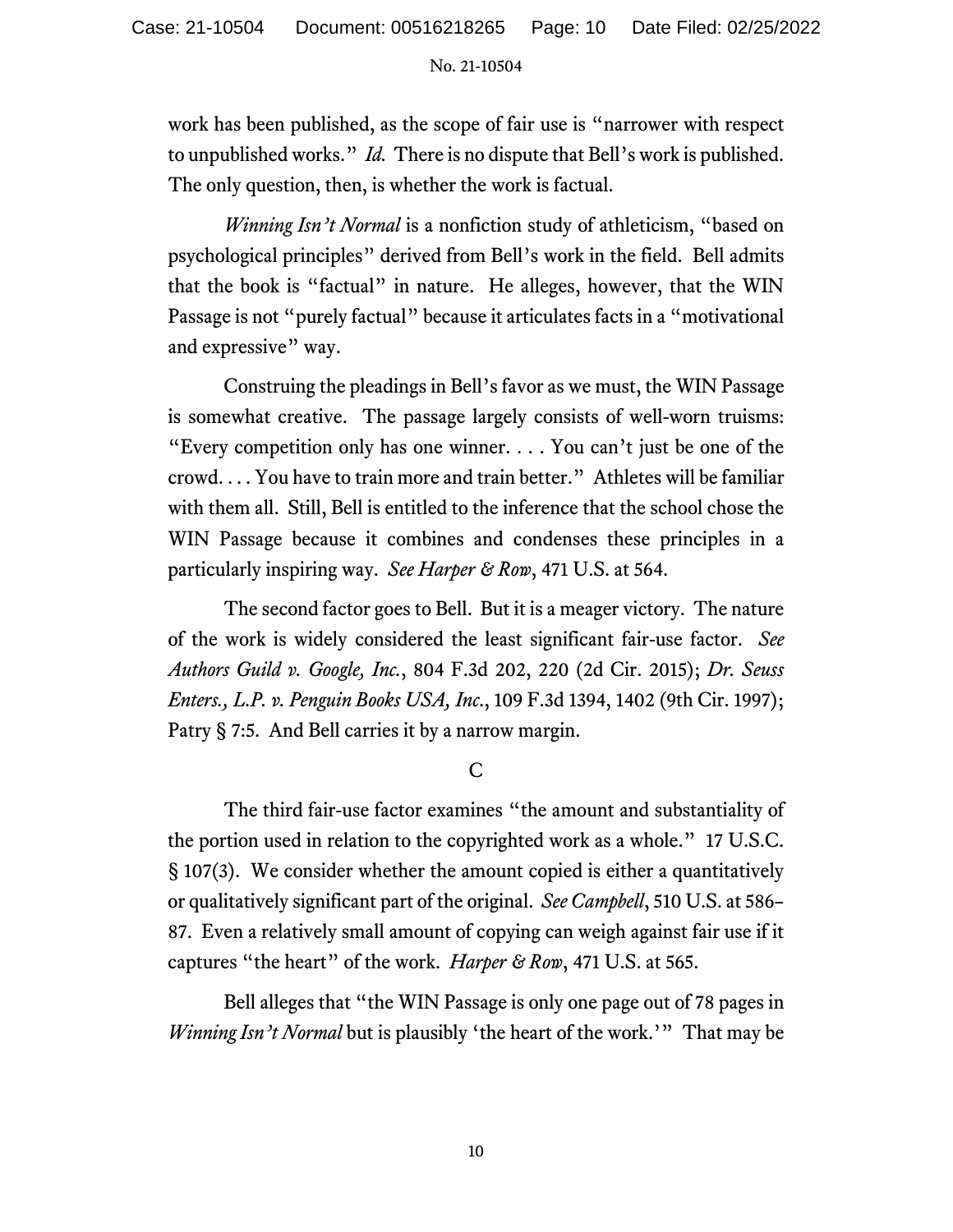true. The complaint notes that "Dr. Bell sells merchandise featuring the WIN Passage" and readers "find it moving enough to share with others on Twitter." It would be reasonable to infer from these facts that the WIN Passage is a key element of *Winning Isn't Normal—* maybe even the essence of Bell's book.[3](#page-10-0)

If that were all, copying the WIN Passage would be qualitatively significant. The pleadings, however, also indicate that the WIN Passage was freely accessible before the softball team and flag corps posted it. The WIN Passage appears in images that Bell posts online. Indeed, the complaint suggests that Bell merely took issue with the post because it "was not the generally circulated version." If an infringing use "enables a viewer to see such a work which he had been invited to witness in its entirety free of charge, the fact that the entire work is reproduced . . . does not have its ordinary effect of militating against a finding of fair use." *Sony Corp. of Am. v. Universal City Studios, Inc*., 464 U.S. 417, 449–50 (1984). The school quoted a small excerpt from *Winning Isn't Normal*, which was already freely available to the public. As a result, the third factor is neutral.

# D

The fourth factor examines "the effect of the use" on the market for and value of the copyrighted work. 17 U.S.C. § 107(4). We consider actual market harm but, more broadly, whether widespread use of the work in the same infringing fashion "would result in a substantially adverse impact on

<span id="page-10-0"></span><sup>3</sup> Because the WIN Passage is plausibly the heart of *Winning Isn't Normal*, we need not consider Bell's alternative argument that the WIN Passage should be treated as a separate work.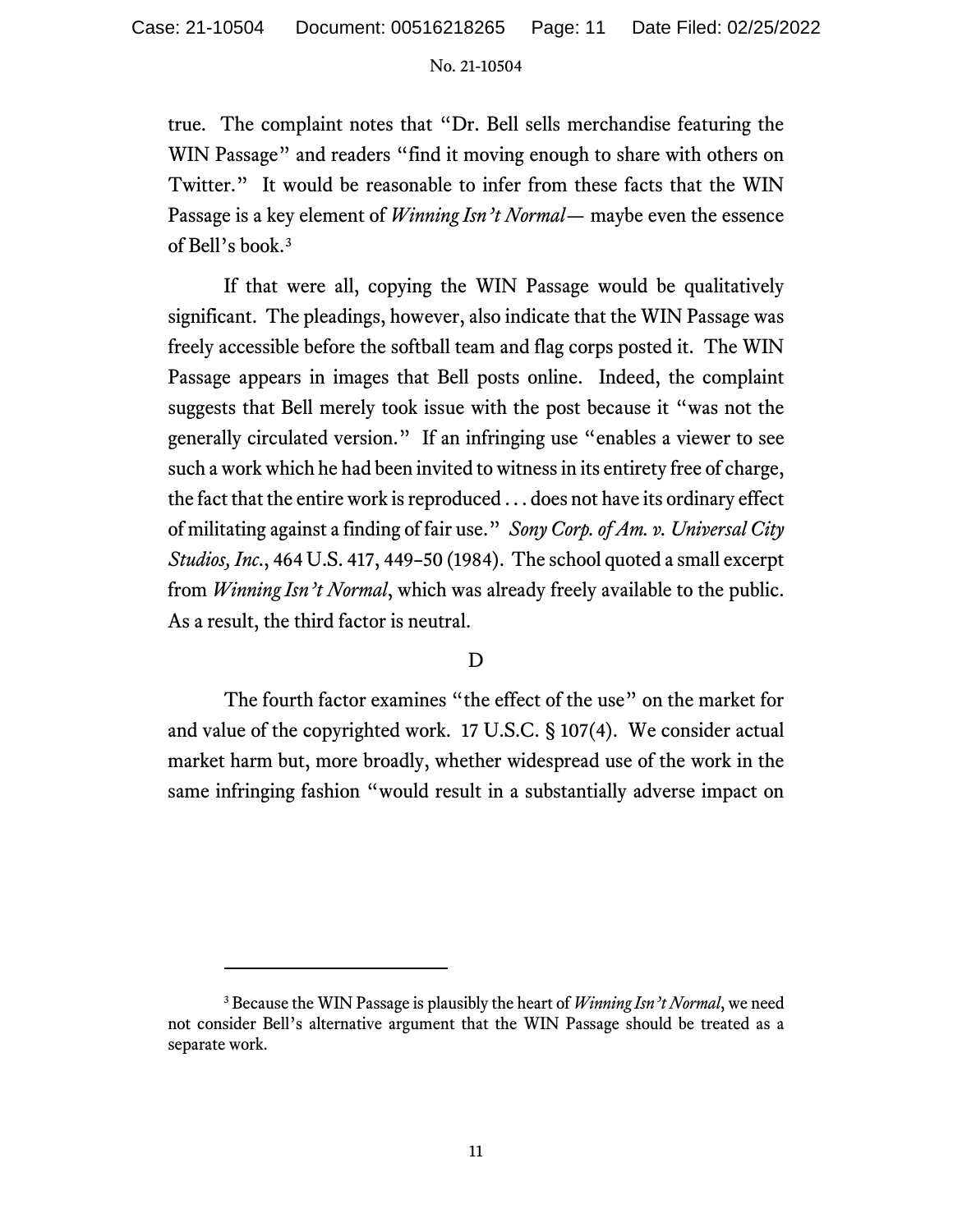the potential market" for the original work and any derivatives.[4](#page-11-0) *Campbell*, 510 U.S. at 590; *see also Compaq*, 387 F.3d at 410. "This last factor is undoubtedly the single most important element of fair use." *Harper & Row*, 471 U.S. at 566.

Bell does not allege that he actually lost any revenue due to the school's use of the passage. Instead, his complaint contends that widespread use of the WIN Passage on social media could reduce "the incentive to purchase *Winning Isn't Normal* or related merchandise."

We do not see a plausible economic rationale to support Bell's assertion that widespread tweeting of the WIN passage would undermine the value of his copyright. *See Twombly*, 550 U.S. at 566–68 (considering market realities in evaluating whether a claim is plausible). The tweets do not reproduce such a substantial portion of *Winning Isn't Normal* "as to make available a significantly competing substitute" for the original work. *See Author's Guild*, 804 F.3d at 223. If anything, the properly attributed quotation of a short passage from *Winning Isn't Normal* might bolster interest in the book; it is free advertising. *See Narell v. Freeman*, 872 F.2d 907, 914 (9th Cir. 1989). The same is true for merchandise. An online post is not a market substitute for a coffee mug. Viral sharing of the WIN Passage on Twitter might enhance the notoriety and appeal of Bell's work, thereby increasing the incentive to purchase products displaying it. The opposite inference does not make sense: How would online references to the WIN Passage reduce the market for merchandise displaying it?

<span id="page-11-0"></span><sup>4</sup> The school district asserts that Bell carries the burden on this factor because its use was not commercial. Although some courts once interpreted *Sony* as creating a presumption of *de minimis* harm for nonprofit uses, *see e.g.*, *Princeton Univ. Press v. Mich. Document Servs., Inc.*, 99 F.3d 1381, 1385–86 (6th Cir. 1996), the Supreme Court has since clarified that no such presumption exists, *see* Patry § 6:4 ("[T]he burden of proving the defense always remains on the party asserting it."); *Campbell*, 510 U.S. at 584–85; *Harper & Row*, 471 U.S. at 566–69.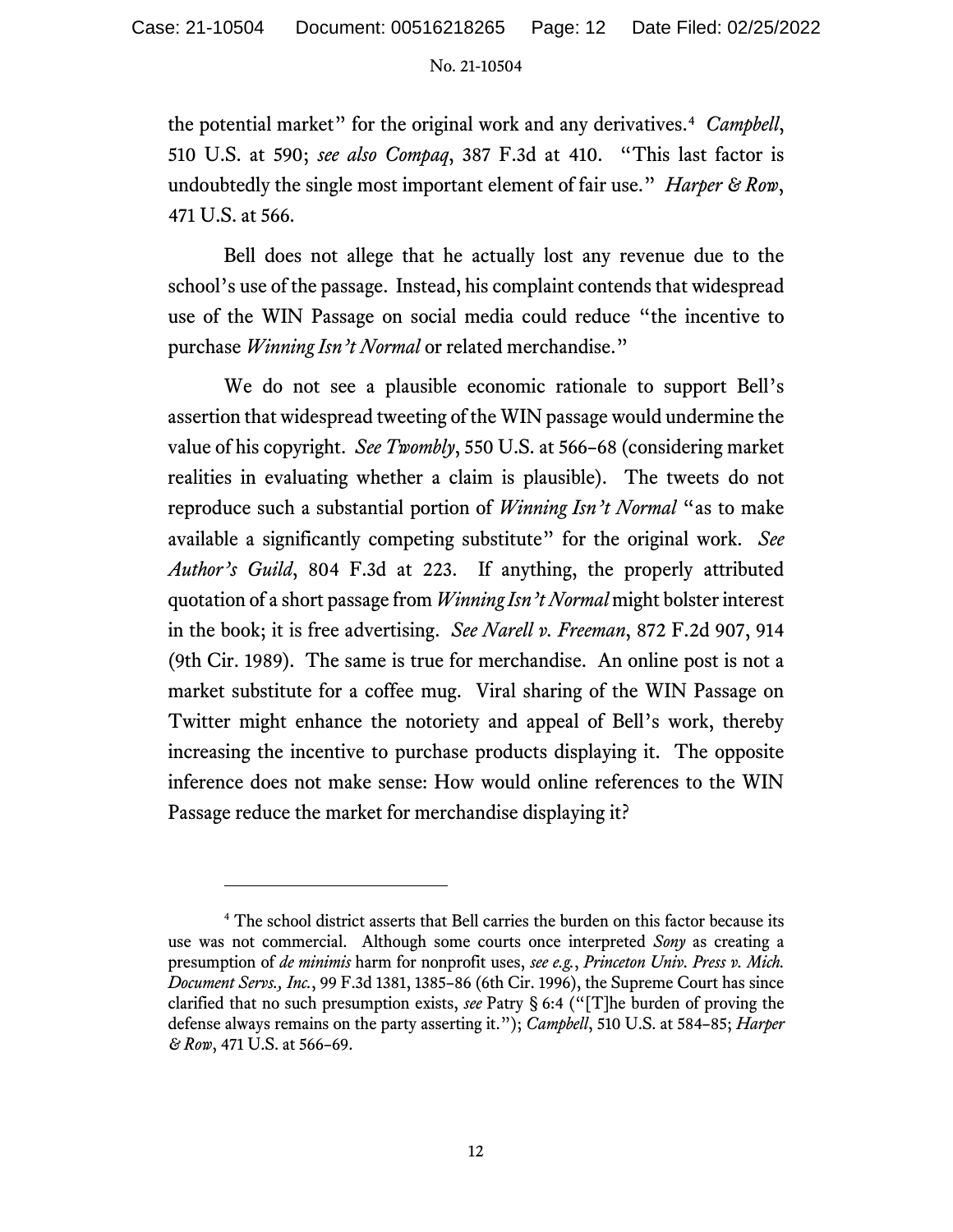Bell also alleges that the tweets might impact his ability to license similar uses of the WIN Passage. But we cannot recognize a "theoretical market for licensing the very use at bar." *Swatch Group Mgmt. Servs., Ltd. v. Bloomberg L.P*., 756 F.3d 73, 91 (2d Cir. 2014) (quoting 4 NIMMER ON COPYRIGHT § 13.05(A)(4)).To weigh any possible effect on licensing, we must first find it plausible that there is a "traditional, reasonable, or likely to be developed market[]" for licensing the kind of use at issue. *See Am. Geophysical Union v. Texaco Inc.*, 60 F.3d 913, 930 (2d Cir. 1994); *see also Cambridge Univ. Press v. Patton*, 769 F.3d 1232, 1276 (11th Cir. 2014) (finding that the availability of licenses for the plaintiff's copyrighted work "is not determinative" of a potential market for licensing the defendant's use). Bell says he offers licenses for the WIN Passage. Yet despite being embroiled in litigation for years, Bell is unable to allege that anyone has ever purchased a license before posting the WIN Passage on social media—much less a public school district, which has no commercial interest in its online presence. Even in his brief, Bell's only authority that "such a market exists" is his own "filing of at least 26 copyright infringement lawsuits" and obtaining settlements "from at least 90 different alleged infringers." Bell's aggressive efforts to litigate, no matter how successful, are not indicative of a "traditional" or "reasonable" market for his work. *See Hofheinz v. AMC Prods., Inc.*, 147 F. Supp. 2d 127, 141 (E.D.N.Y. 2001) (explaining alleged infringers "are likely to seek a license to avoid entering the murky realm of fair use law during the course of litigation"). Absent any plausible allegation that public schools would willingly pay to tweet the WIN Passage, Bell's licensing concerns "are purely speculative." *See Narell*, 872 F.2d at 914.

Bell has failed to plausibly allege a "substantially adverse impact" on a legitimate market for his copyrighted work. The fourth factor thus weighs in favor of fair use.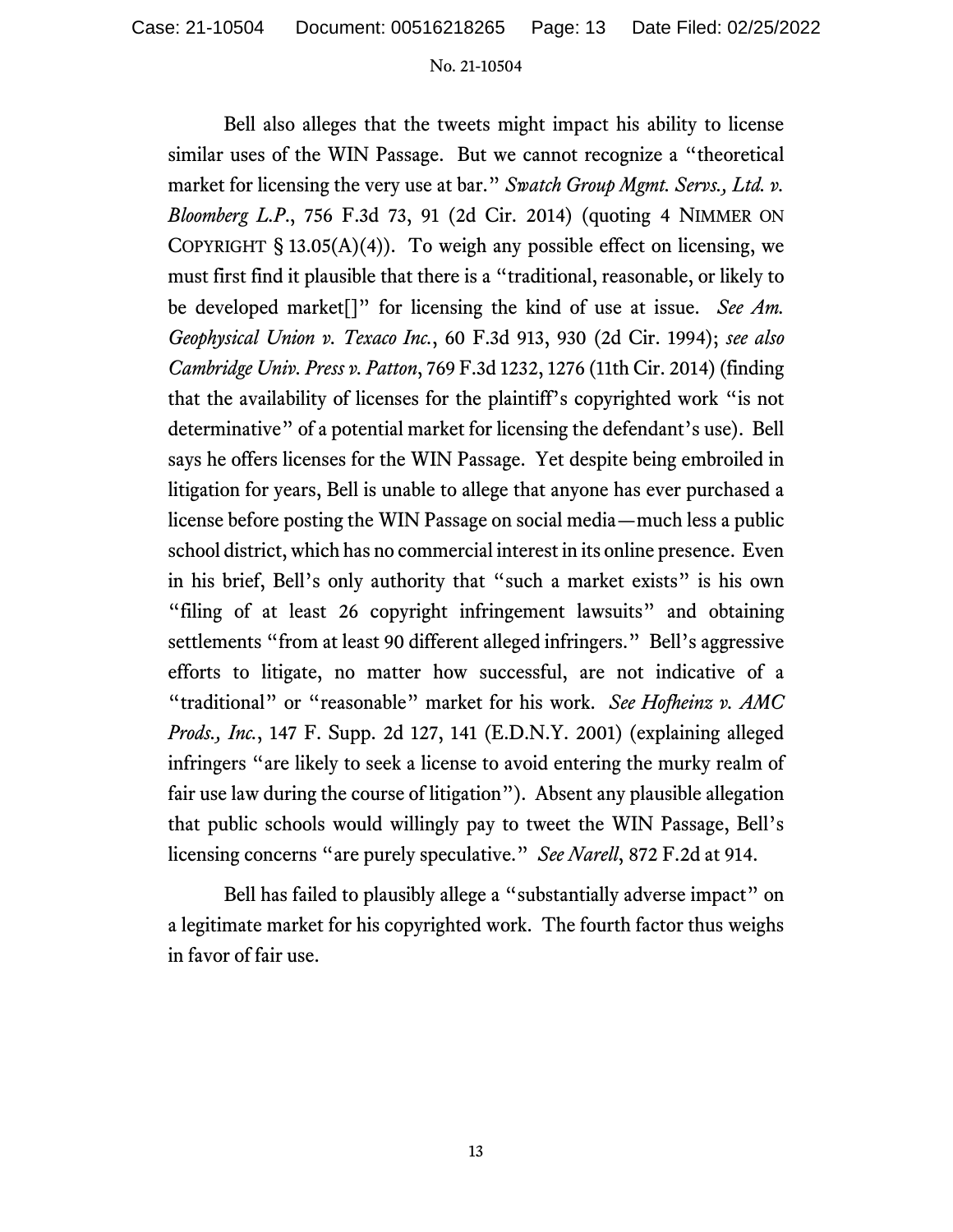# E

Time to tally up the scorecard. The first and fourth fair-use factors favor the school district, the second narrowly favors Bell, and the third is neutral. In both their number and importance, the statutory factors show that the school's tweets were fair use. This conclusion comports with the "ultimate test of fair use": whether copyright law's goal of promoting creativity would be better served by allowing the use than preventing it. *Castle Rock Ent., Inc. v. Carol Publ'g Grp., Inc.*, 150 F.3d 132, 141 (2d Cir. 1998). The complaint does not suggest that the school's use had any cognizable, adverse impact on Bell. What it does make clear is that the softball team and flag corps used Bell's work in good faith, for no commercial gain, and for the laudable purpose of motivating students to succeed. We cannot see how the creative arts would be better served by permitting Bell's suit to proceed. Because a successful fair-use defense "appears on the face of the complaint," and Bell can "prove no set of facts" that would overcome it, the district court properly dismissed the case. *See Garrett*, 938 F.3d at 594.

# IV

Bell also challenges the district court's award of attorney's fees. We review this ruling only for abuse of discretion. *See Hunn v. Dan Wilson Homes, Inc.*, 789 F.3d 573, 588 (5th Cir. 2015).

"[A]ttorney's fees to the prevailing party in a copyright action is the rule rather than the exception and should be awarded routinely." *Virgin Records Am., Inc. v. Thompson*, 512 F.3d 724, 726 (5th Cir. 2008) (quotation omitted). Still, "recovery of attorney's fees is not automatic." *Id.* It is a matter of the district court's discretion. *Fogerty v. Fantasy, Inc.*, 510 U.S. 517, 533 (1994). Relevant factors include: "frivolousness, motivation, objective unreasonableness (both in the factual and in the legal components of the case) and the need in particular circumstances to advance considerations of compensation and deterrence." *Id.* at 539 n.19 (quotation omitted).